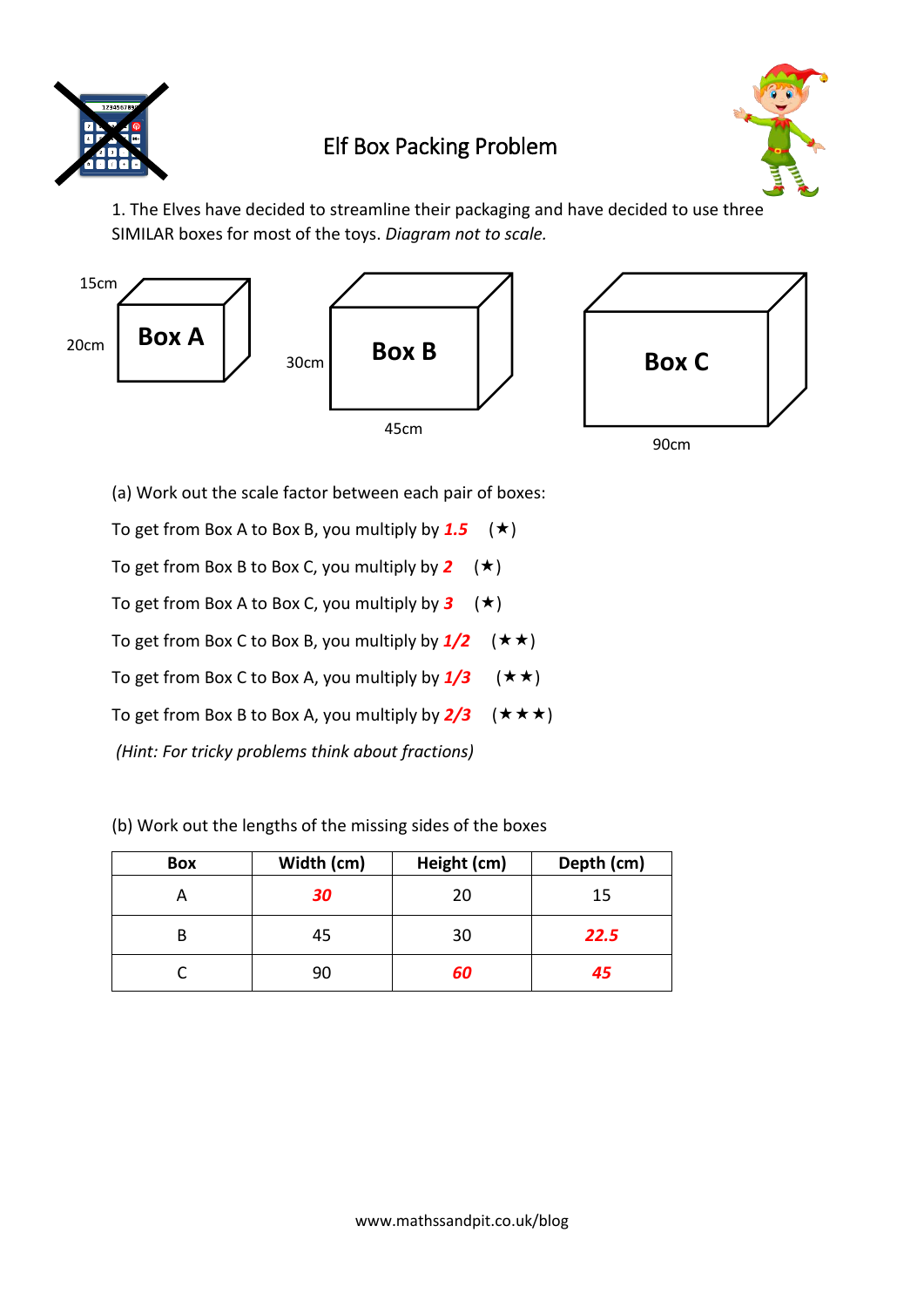2. The toy boxes are stored in packing crates for ease of transportation. Each box is laid on its back so that they can check the contents quickly. The packing crate has a base which is 1.2m by 1.1m.

(a) What is the area covered by Box A (*Hint: A = H × W*)? **600** cm<sup>2</sup>

(b) What is the area of the base of the packing crate in cm<sup>2</sup>? *13200* cm<sup>2</sup>

(c) Divide your result from (b) by your result for (a). This is how many toy boxes can be laid out in the bottom of the packing crate. Draw a diagram to show how you could arrange them. *22 boxes, there is more than one possible solution*

(d) Use an accurate diagram to convince Eddie that Ellie is correct.

| <b>Box B</b> |              | <b>Box B</b> |              |              |
|--------------|--------------|--------------|--------------|--------------|
| <b>Box B</b> |              | <b>Box B</b> |              | <b>Box B</b> |
| <b>Box B</b> | <b>Box B</b> |              | <b>Box B</b> | <b>Box B</b> |

www.mathssandpit.co.uk/blog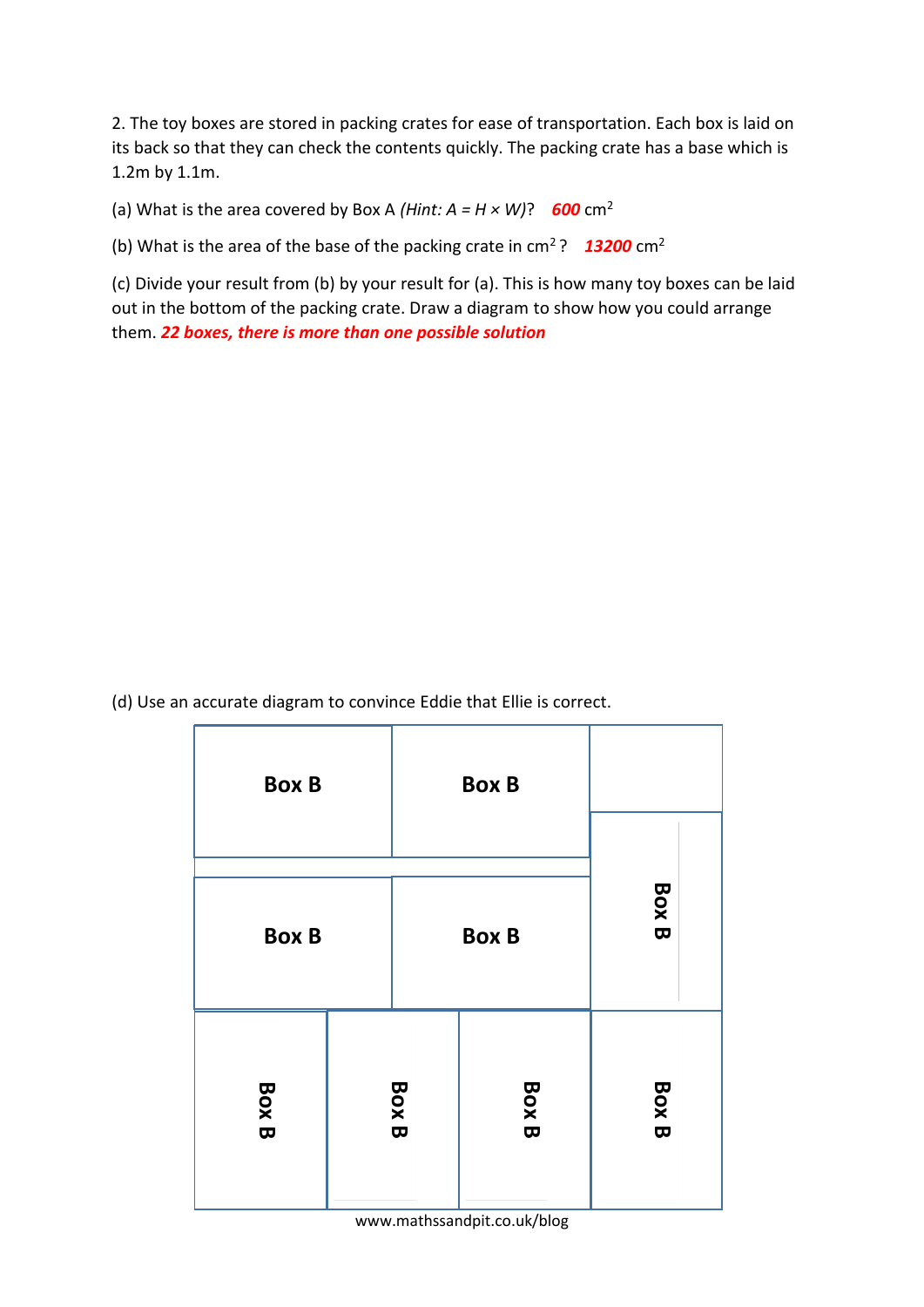3. Occasionally a present needs a different box.

(a) A new type of tricycle needs a box which has a length of 1 metre, a height of  $\frac{4}{5}$  m and a depth of  $\frac{1}{3}$  metre. What is the volume of this box in m<sup>3</sup> ? Show all your working out (*Hint: V = H × W × D)*

$$
1 \times \frac{4}{5} \times \frac{1}{3} = \frac{4}{15}
$$

(b) What is the volume of 15 of these boxes? 4

(c) A triangular prism has a cross-section of  $\frac{4}{9}$  $\frac{4}{9}$  m<sup>2</sup> and a length of  $\frac{3}{8}$  m. What is the volume of the prism? Give your answer in its simplest form.

$$
\frac{4}{9} \times \frac{3}{8} = \frac{12}{72} = \frac{1}{6}
$$

(d) A cylinder has a base of  $\frac{3}{4}$  m<sup>2</sup> and a volume of  $\frac{5}{12}$  m<sup>3</sup>. What is the height of the cylinder?

$$
\frac{5}{12} \div \frac{3}{4} = \frac{5}{12} \times \frac{4}{3} = \frac{20}{36} = \frac{5}{9}
$$

4. There are different teams assigned to toy packing, depending on the urgency.

(a) The Everyday Elf team can pack 2 $\frac{1}{5}$  $\frac{1}{5}$  tonnes of toys in one hour. How much can they pack in  $\frac{1}{4}$  of an hour? 2 1  $\frac{1}{5} \times \frac{1}{4}$  $\frac{1}{4} = \frac{11}{5}$  $\frac{11}{5} \times \frac{1}{4}$  $\frac{1}{4} = \frac{11}{20}$ 20

(b) The Elite Elf squad pack at a rate which is  $1\frac{1}{2}$  $\frac{1}{3}$  times faster than the Everyday Elves. How many tonnes do they pack in one hour?

$$
2\frac{1}{5} \times 1\frac{1}{3} = \frac{11}{5} \times \frac{4}{3} = \frac{44}{15} = 2\frac{14}{15}
$$

(c) How long will it take each team to pack 15 tonnes of toys?

Everyday Elves:  $15 \div \frac{11}{5}$  $\frac{11}{5}$  = 15  $\times \frac{5}{11}$  $\frac{5}{11} = \frac{75}{11}$  $\frac{75}{11} = 6\frac{9}{11}$ 11 Elite Elves:  $15 \div \frac{44}{15}$  $\frac{44}{15}$  = 15  $\times \frac{15}{44}$  $rac{15}{44} = \frac{225}{44}$  $\frac{225}{44} = 5\frac{5}{44}$ 44